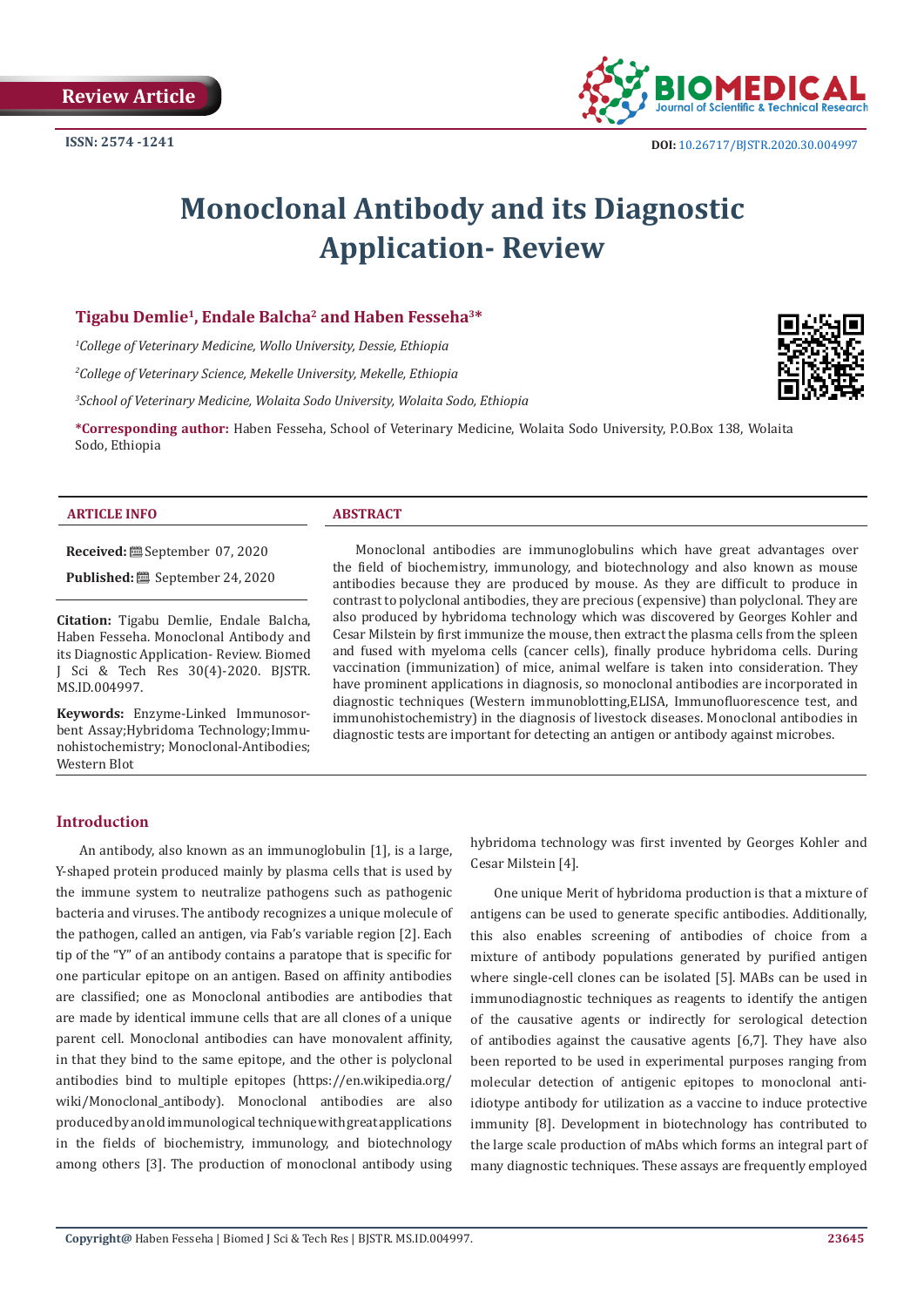either for the detection of infectious agents or any of its structural components or even the antibodies generated against the infectious agents [9].

An additional role of monoclonal antibodies in disease prediction and detection is promising. Monoclonal antibody technology plays a significant role in the development of specific serologic reagents towards antigen in limited amounts. They provide both highly specific and reproducible immunological assay for rapid and accurate diagnosis of different types of infectious diseases [10]. The advantages and disadvantages of the use of monoclonal antibodies in several immunoassays need to be evaluated. This will help in the specific diagnosis of infectious diseases in different laboratories [11]. Thus, this review aims to highlight monoclonal antibodies and their Diagnostic applications including their Production technology.

# **Monoclonal Antibodies**

# **Structure and Function**

Antibodies are large heterodimeric molecules and are composed of two types of polypeptide chains, called the heavy and the light chain. The two types of light chains are kappa and lambda. By cleavage with the enzyme papain, the fragment-antigen binding part can be separated from the fragment constant part of the molecule. The Fab fragments contain the variable domains, which consist of three antibody hypervariable amino acid domains responsible for the antibody specificity embedded into constant regions [12]. Antibodies are a key component of the adaptive immune response, playing a central role both in the recognition of foreign antigens and the stimulation of an immune response to them. The advent of monoclonal antibody technology has made it possible to raise antibodies against specific antigens presented on the surfaces of tumors. Monoclonal antibodies can be acquired in the immune system through passive immunity or active immunity. The merits of active monoclonal antibody therapy are the fact that the immune system will produce antibodies long-term, with only a short-term drug administration to induce this response. However, the immune response to certain antigens may be inadequate, especially in the elderly. Additionally, adverse reactions from these antibodies may occur because of long-lasting responses to antigen. Passive monoclonal antibody therapy can ensure consistent antibody concentration and can control for adverse reactions by stopping administration. However, repeated administration and consequently higher costs for this therapy are major disadvantages [13].

# **Production of Monoclonal Antibody**

**Hybridoma Technology:** Hybridoma technology a technique for producing large numbers of Mouse antibodies and was first invented by G.Kohler and C.Milstein during 1975 and was awarded the Nobel Prize along with N. Jeme in the Physiology and Medicine field during 1984 [14]. This technology is essential to produce a hybrid cell. These hybrid cells are produced by fusing B-lymphocyte

with tumor cell and they are called myeloma cells. As the result, these hybrid Cells produced from hybridoma technology are cultured in a laboratory and passaged using a mouse peritoneal cavity and these cells produce monoclonal antibodies, and this technology is known as hybridoma technology (https://www.biotecharticles.com). To produce monoclonal antibodies by Hybridoma technology; mice are first exposed to the antigen that an antibody is to be generated against. Usually, this is made by a series of injections of the antigen in question. These injections are typically followed by the use of in vivo electroporation, which significantly enhances the immune response. Once splenocytes are isolated from the mammal's spleen, the B cells are fused with immortalized myeloma cells. The fusion of the B cells with myeloma cells can be made using electrofusion. Electrofusion causes the B cells and myeloma cells to align and fuse with the application of an electric field. Alternatively, the B-cells and myelomas can be made to fuse by chemical protocols, most of them use polyethylene glycol. The myeloma cells are selected beforehand to ensure they are not secreting antibodies themselves and that they lack the hypoxanthine-guanine phosphoribosyl transferase gene, making them sensitive to the HAT medium (https://en.wikipedia. org/wiki/Hybridoma\_technology).

Fused cells are incubated in the HAT medium for about 10 -14 days. Aminopterin blocks the pathway that allows for nucleotide synthesis. Hence, unfused myeloma cells die, as they cannot produce nucleotides by the de novo or salvage pathways because they lack HGPRT. Avoidance of the unfused myeloma cells is crucial because they have the potential to outgrow other cells, especially weakly established hybridomas. Unmixed B cells die as they have a short life span. For this reason, only the B cell-myeloma hybrids survive, since the HGPRT gene coming from the B cells is functional. These cells produce antibodies and are immortal. The incubated medium is then diluted into multi-well plates to such an extent that each well contains only one cell. Since the antibodies in a well are produced by the same B cell, they will be directed towards the same epitope, are thus monoclonal antibodies (https://en.wikipedia. org/wiki/Hybridoma\_technology#Applications).

The next stage is a rapid primary screening process, which identifies and selects only those hybridomas that produce antibodies of proper specificity. The first screening technique used is called ELISA. The hybridoma culture supernatant, secondary enzyme-labeled conjugate, and the chromogenic substrate is then incubated, and the formation of a colored product indicates a Positive hybridoma. Alternatively, immunocytochemical screening can also be used [15]. The B cell that produces the desired antibodies can be cloned to produce many identical daughter clones. Supplemental media containing interleukin-6 are essential for this step. Once a hybridoma colony is established, it will continually grow in culture medium and produce antibodies [16]. Multiwell plates are used initially to grow the hybridomas, and after selection, are changed to larger tissue culture flasks. This maintains the well-being of the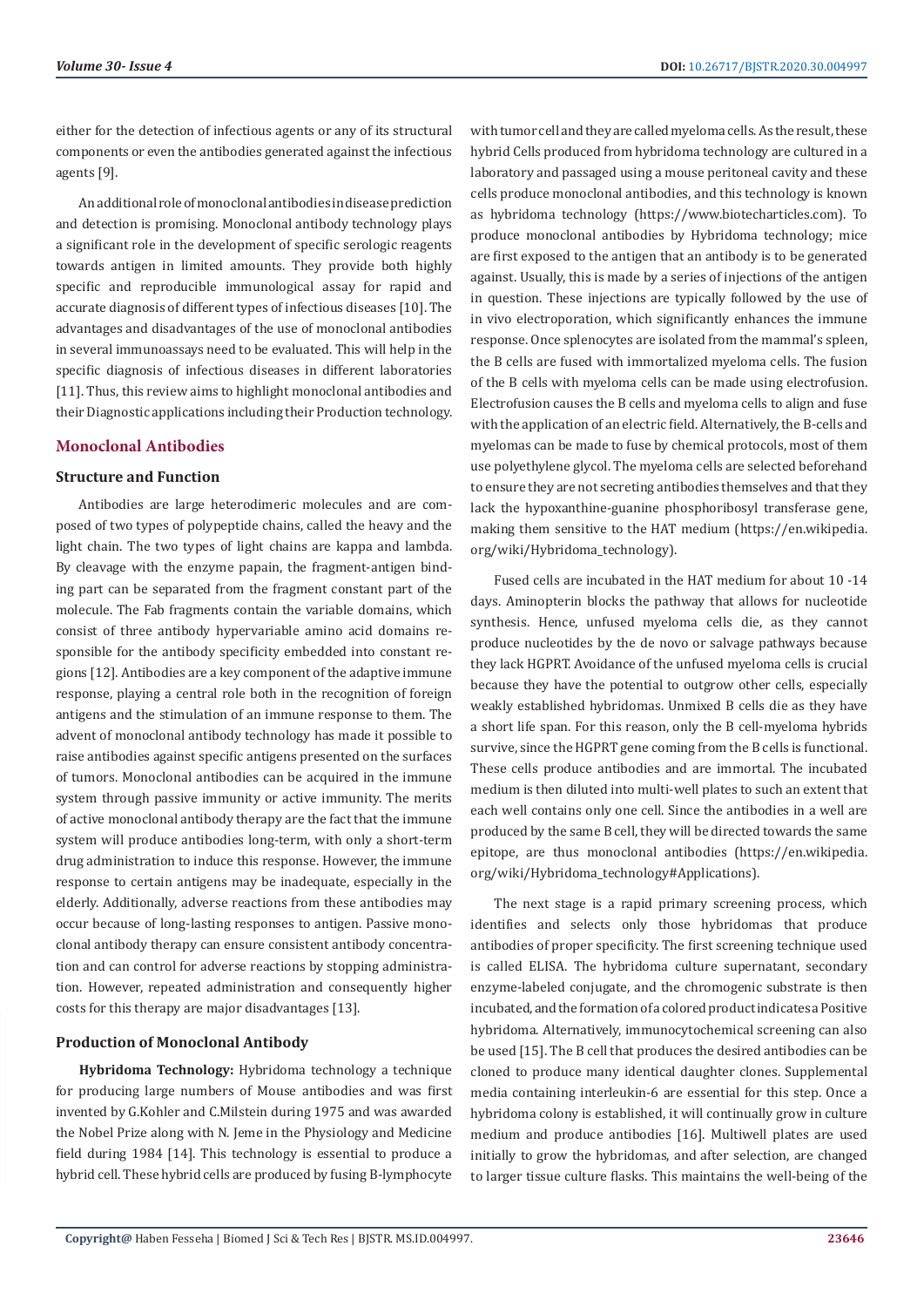hybridomas and provides enough cells for cryopreservation and supernatant for subsequent investigations. The culture supernatant can produce 1 to 60 μg/ml of the monoclonal antibody, which is maintained at -20°C or lower temperature [17]. By using culture supernatant or a purified immunoglobulin preparation, further analysis of a potential monoclonal antibody-producing hybridoma can be made in terms of reactivity, specificity, and cross-reactivity [18].

**Identification and Isolation of the Hybridoma Cells:**  Hybridoma cells producing specific antibodies for the antigen used to immunize the mouse are identified and isolated by the following method (https://www.biotecharticles.com/Others-Article/ Hybridoma-Technology-A-Biotechnology-Technique-378.html). The first step is specific antibodies present in each microwell are identified using one of the methods such as precipitation method or agglutination method. The most commonly used and most sensitive and rapid method is ELISA (https://www.biotecharticles. com/OthersArticle/Hybridoma-Technology-A-Biotechnology-Technique-378.html). Secondly, the Wells which contain the antibodies specific to the antigens are identified and hybridoma cells are isolated from these wells and cultured (cloned). This ensures that these hybridoma cells can produce the same single type of antibodies specific to the antigen used (https://www. biotecharticles. com/Others Article/ Hybridoma Technology A Biotechnology-Technique-378.html). Finally, these hybridoma cells are multiplied using in vitro (in a laboratory) or in vivo (in mouse) method and Mass Production of monoclonal Antibodies (https:// www.biotech articles.com/Others Article/ Hybridoma Technology A Biotechnology-Technique-378. html).

**Laboratory animal ethical considerations:** Increasingly use of laboratory animals in the scientific Experiment has drawn more attention to the first ethics of these valuable creatures. There are international guidelines for the use and care of animals in scientific procedures. One of these guidelines is represented by the National Advisory Committee for Laboratory Animal Research, which seems to launch concise yet comprehensive considerations about the use and care of animals for scientific and research purposes [19]. These international guidelines are classified into three parts that should be considered together as a comprehensive document: The first part, "Guiding principles for the care and use of animals for scientific purposes", explains all principles which promote the humane and responsible care and use of animals for research and scientific goals. The concept of the principles describes the 3Rs-Replacement, Reduction, and Refinement [20]. The second part, "Guidelines for institutional animal care and use committee", includes the guiding principles for using and care of animals for research goals and explains in detail the operational aspects about the Institutional Animal Care and Use Committee. The third part, "Training guidelines", describes the training activities and requirements for users of animals and animal facilities personnel. This includes the scope of the core curriculum and the relevant core competencies, such as specific workshops for animal procedures [21-24].

# **Diagnostic Application of Monoclonal Antibody**

The importance of monoclonal antibodies is numerous and includes the prevention, diagnosis, and treatment of disease (https://en.wikipedia.org/wiki /Hybridoma\_ technology #Applications). The application of monoclonal antibodies in diagnosis is by far the most advanced, especially for tests that are performed on body fluids such as blood and urine [25]. Monoclonal antibodies can be used to detect the presence of antigens. They can also be used in different techniques which include ELISA, western blot, immunoblot blot, flow cytometry, immunohistochemistry, radioimmunology assay, electron microscopy, fluorescence microscopy and confocal microscopy [26-29]. Additionally, monoclonal antibodies are used for the detection of antigen as well as antibodies against bacterial diseases of livestock; for detection of antigen as well as antibodies against fungal diseases of livestock; for detection of antigen as well as antibodies against viral diseases of livestock and diagnosis of parasitic diseases (https://pdfs. semanticscholar.org/937c.pdf).

#### **Western Immunoblotting**

The inception of the protocol for protein transfer from an electrophoresis gel to a membrane, protein blotting has evolved greatly. Western blotting analysis can detect one protein in a solution that contains any number of proteins and giving the protein information, and it is widely used in protein detection. It is a method in molecular biology or biochemistry or immunogenetics to detect protein in a given sample of tissue homogenate or extract, which is normally used with a high antibody directed against the desired antigen [30]. No doubt, western blotting has been an invaluable tool used in the detection of viruses. Novel western blotting was developed based on monoclonal antibody for the detection of Cytomegalovirus in latently infected blood donors, pregnant women, and transplant recipients with ongoing human cytomegalovirus. Evaluation of this assay revealed high sensitivity and specificity compared to the conventional IgM based ELISA [31]. Western blotting can produce qualitative and semi-quantitative data about the protein of interest. It is an important technique used in cell and molecular biology. It enables the researchers to identify the specific protein from a mixture of proteins extracted from cells as well as the evaluation of their size and amount. The SDS PAGE technique is a prerequisite for western blotting (https:// microbeonline.com/western-blot technique principle procedures advantage and disadvantages).

Western blotting also known as protein blotting or immunoblotting is a rapid and sensitive assay for the detection and charac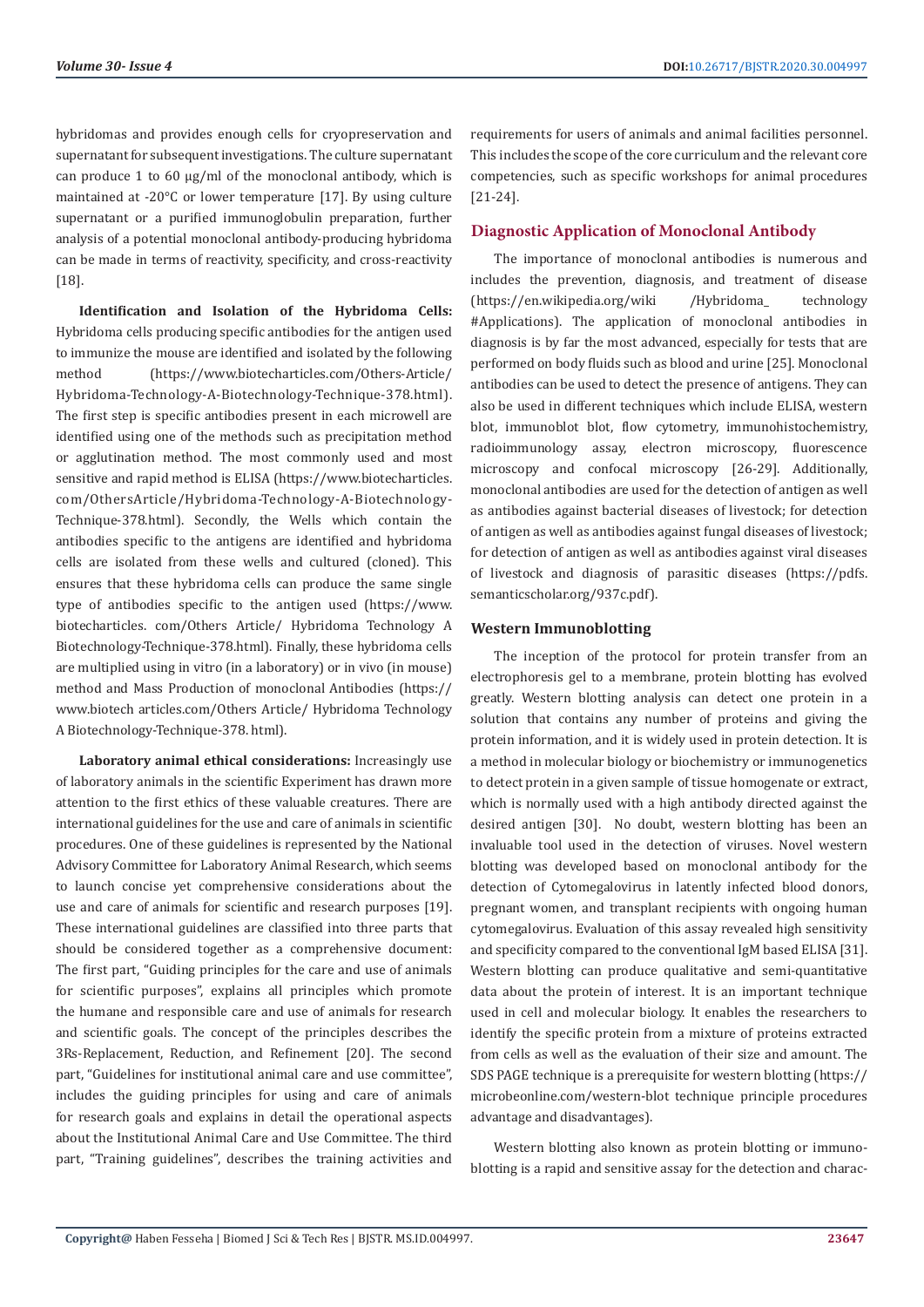terization of proteins. It is based on the principle of immunochromatography where proteins are separated into polyacrylamide gel according to their molecular weight (https://microbeonline.com/ westernblottechniqueprincipleproceduresadvantageanddisadvantages). The proteins thus separated by PAGE are then transferred or electro transferred onto nitrocellulose membrane and are detected using a specific primary antibody and secondary enzyme-labeled antibody and substrate (https://microbeonline.com/westernblottechniqueprincipleproceduresadvantageand disadvantages).

### **Monoclonal antibody in Immunohistochemistry**

Immunohistochemistry is one of the diagnostic methods which involve the process of selectively imaging antigens in cells of a tissue section by exploiting the principle of antibodies binding specifically to antigens in biological tissues [32]. Antibody-based applications depend on the specific binding of an antibody to the target epitope to generate accurate expression data. Blocking reactive epitopes and endogenous enzymes before primary antibody incubation on specific binding and mitigates false positive error (https://www. novusbio.com/blocking-non-specific-binding). To block nonspecific binding, the most Common buffers to block non-specific bindings are normal serum, such as BSA. If blocking with normal serum, the species of the animal serum is dependent on the host of the secondary antibody. For example, use goat serum if using a goat anti-mouse secondary. However, the choice of blocking buffer is contingent on the antigen type and type of detection used. For instance, if an alkaline-phosphatase conjugated secondary antibody is used, then the blocking serum should be diluted in TBS. PBS will interfere with the alkaline phosphatase (https://www.novusbio. com/blocking-non-specific-binding).

In order to determine the non-specific signal in immunohistochemistry experiment, a negative tissue control should be run with each immunohistochemistry experiment to determine the amount of background staining. The presence of non-specific staining will be associated with the deposition of chromogenic or fluorescent signals in the negative tissue control sample (https:// www.novusbio.com/blocking-non-specific-binding). After blocking non-specific binding, Immunohistochemical staining is widely used in the diagnosis of abnormal cells such as those found in cancerous tumors. Specific molecular markers are characteristic of particular cellular events such as apoptosis. Immunohistochemistry is also widely used in basic research to understand the distribution and localization of biomarkers and differentially expressed proteins in different parts of biological tissue. Visualizing an antibodyantigen interaction can be performed in several ways. In the most common instance, an antibody is conjugated to an enzyme, such as peroxidase, that can catalyze a color-producing reaction. Alternatively, the antibody can also be tagged to a fluorophore, such as fluorescein [33].

**Immunofluorescence Test:** Immunofluorescence is a technique used for light microscopy with a fluorescence microscope and is used primarily on microbiological samples. This method uses the specificity of antibodies to their antigen to target fluorescent dyes to specific biomolecule targets within a cell, and therefore allows visualization of the distribution of the target molecule through the sample. The specific region an antibody recognizes on an antigen is called an epitope [34]. There have been efforts in epitope mapping since many antibodies can bind the same epitope and levels of binding between antibodies that recognize the same epitope can vary [35]. Additionally, Immunofluorescence can also be used on tissue sections, cultured cell lines, and may be used to analyze the distribution of proteins, glycans, and small biological and non-biological molecules. This technique can even be used to visualize structures such as intermediate-sized filaments (Franke et al, 1978). If the topology of a cell membrane has yet to be determined, epitope insertion into proteins can be used in conjunction with immunofluorescence to determine structures [36].

To make fluorochrome-labeled antibodies, a fluorochrome must be conjugated to the antibody. Likewise, an antigen can also be conjugated to the antibody with a fluorescent probe in a technique called fluorescent antigen technique. Staining procedures can apply to both fixed antigens in the cytoplasm or to cell surface antigens on live cells, called "membrane immunofluorescence". It is also possible to label the complement of the antibody-antigen complex with a fluorescent probe. In addition to the element to which fluorescence probes are attached, there are two general classes of immunofluorescence techniques: primary and secondary. The following explanation will focus primarily on these classes in terms of conjugated antibodies [37]. The first class is Primary immunofluorescence uses a one, primary antibody, chemically linked to a fluorophore. The primary antibody recognizes the target antigen and binds to a specific region called the epitope. The attached fluorophore can be detected via fluorescent microscopy; will emit a specific wavelength of light once excited. Direct immunofluorescence, although somewhat less common, has notable advantages over the secondary procedure. The direct attachment of the messenger to the antibody reduces the number of steps in the procedure, saving time, and reducing non-specific background signals [38].

The second class also called Secondary immunofluorescence uses two antibodies; the unlabeled first antibody specifically binds the target molecule, and the secondary antibody, which carries the fluorophore, recognizes the primary antibody, and binds to it. Multiple secondary antibodies can bind a single primary antibody. This provides signal amplification by increasing the number of fluorophore molecules per antigen. This protocol is more complex and time-consuming than the primary (or direct) protocol above but allows more flexibility because a variety of different secondary antibodies and detection techniques can be used for a given primary antibody.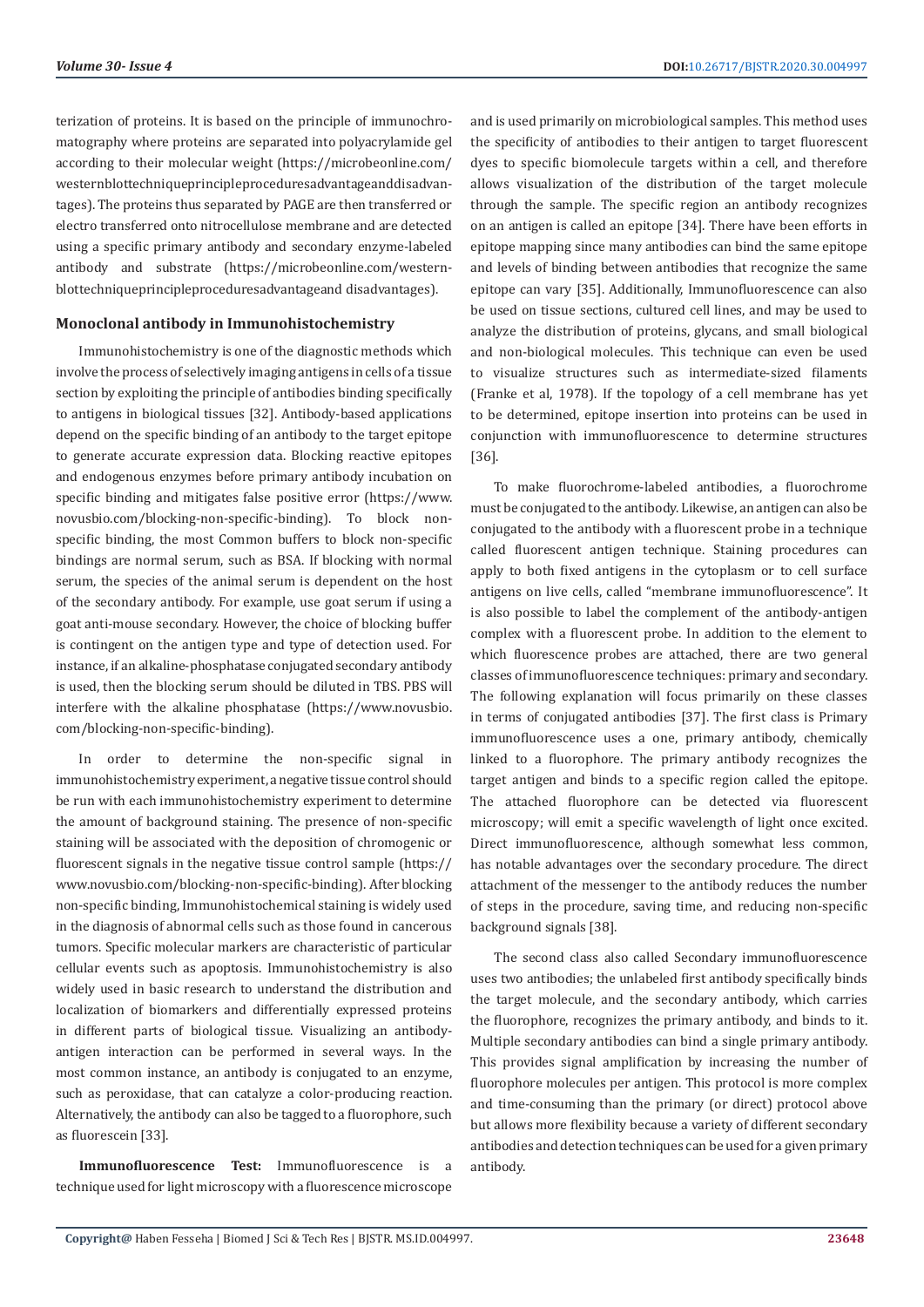#### **Monoclonal Antibodies in Diagnostic Histopathology**

In histopathology by the help of monoclonal antibodies, tissues and organs can be classified based on their expression of certain defined markers, which reflect tissue or cellular genesis. Prostatespecific antigen, placental alkaline phosphatase, human chorionic gonadotrophin, α-fetoprotein, and others are organ-associated antigens and the production of monoclonal antibodies against these antigens helps in determining the nature of a primary tumor. Monoclonal antibodies are especially useful in distinguishing morphologically similar lesions, like pleural and peritoneal mesothelioma, adenocarcinoma, and in the determination of the organ or tissue origin of undifferentiated metastases. Selected monoclonal antibodies help in the detection of occult metastases by immuno-cytological analysis of bone marrow, other tissue aspirates, as well as lymph nodes and other tissues and can have increased sensitivity over normal histopathological staining.

## **Enzyme-linked Immunosorbent Assay**

Many immunological assays have been developed for the diagnosis of infectious diseases which were either through the detection of antigen or anti-antibodies in sera of infected animals. In this regard, specific epitopes targeted by the produced monoclonal antibodies were protein in nature. This approach uses mAbs, so they were used in a blocking ELISA to detect the antigen of the parasite. The mAbs have shown some reactions to the homologous antigen in an indirect ELISA but did not reveal positivity with the SDS-PAGE separated homologous antigen in a Western blot analysis, suggesting conformational epitope specificity. The mAbs were filariform stage-specific and thus could not also detect the antigen of the rhabditiform larvae contained in the patient's stool. Due to the predominantly zoonotic importance of most nematode parasites, efficient control measures can only be achieved if accurate diagnosis of these conditions can be made. A monoclonal antibody specific for *Toxocara cati* was prepared and was experimentally used to increase the sensitivity of ELISA for antigen detection. IgG3 isotype was produced which has shown a good reaction against the excretory-secretory antigen of the larval stage of *T. cati*. The antibody shows no cross-reaction with the antigens of other nematode parasites and had enough sensitivity to detect circulating antigens in serum. The results indicated that this antigen detection system provides a useful method for the diagnosis of both visceral and ocular larva migrans caused by *T. cati*  and fulfills the requirement of a serological assay for the diagnosis of toxocariasis.

In this way, specific monoclonal antibodies have been produced to further characterize the suppressive components of the extract of *Ascaris suum*. The immunosuppressive fractions isolated from the adult worms were used to stimulate antibody production. The proteins PAS-1, PAS-2, and PAS-3 were purified from the crude extract and were prepared as antigen with ovalbumin for the immunization of mice. Three monoclonal antibodies MAIP-1, MAIP-

2, and MAIP-3 obtained from the cloned hybrid cells were screened to determine their specificities in ELISA using coated plates with each fraction of the *A. suum* extract isolated by gel filtration. They were shown to react with different antigenic epitopes of high molecular weight proteins. These antibodies have recognized the antigen with different affinity constants. Cryptococcosis is a fungal disease of major concern and potentially fatal disease that is the cause of the most common life-threatening meningitis in patients with acquired immunodeficiency syndrome. Due to the difficulties and lack of sensitivity and specificity associated with the conventional microbiological and histopathological diagnostic techniques of fungal diseases, interest in consideration of developing non-culture approaches arose. The recent birth of the use of monoclonal antibody diagnosis plays an important role in early diagnosis for the guide to appropriate treatment and to prevent mortality.

The capsular polysaccharide antigen has been considered as one of the most valuable and rapid tests for fungi. Murex Cryptococcus test incorporated with a mouse monoclonal IgMbased latex agglutination assay has been reported to effectively eliminate false-positive reactions. In order to reduce cross-reaction with other fungal organisms in the detection of histoplasmosis, a mAb was produced that recognizes a species-specific antigenic epitope of *Histoplasma* spp by inhibition ELISA. Thus, a more specific detection technique was achieved. In the same vein, was also applied in an inhibition ELISA for the detection of circulating antigen of *Paracoccidiodomyces brasiliensis* that revealed a more promising method. Competitive ELISA assays based on mAbs not only allow specific detection but also aid accurate quantification of antibodies to human and animal viruses. For example, evaluated the use of mAbs based on the neutralizing epitope of haemagglutinin protein in the titration of antibodies specific to Peste des petits ruminant's virus. They concluded that the ELISA test showed potentials in replacing virus neutralization tests which have been widely used for sero-surveillance, sero-monitoring, diagnosis, and end-point titration of PPR virus antibodies. Similarly, a competitive ELISA assay was found useful for the evaluation of the H5 type influenza virus in samples that are difficult to be evaluated by the hemagglutination inhibition test. In this regard, the assay was found to be very sensitive with excellent diagnostic performance and discriminatory power with high sensitivity and specificity values. Compared with the indirect ELISA, monoclonal antibody-based sandwich direct ELISA was 7 times more sensitive in the detection of FMD virus when Real-Time PCR was used as a gold standard.

#### **Conclusion and Recommendation**

It can be concluded that monoclonal antibody production is a very sophisticated process. It requires immunization of antigens against a specific antigen, collection of spleen cells from immunized mice, and fusing the spleen cells with myeloma cell with an immortal myeloma cell. The technology is referred to as hybridoma technology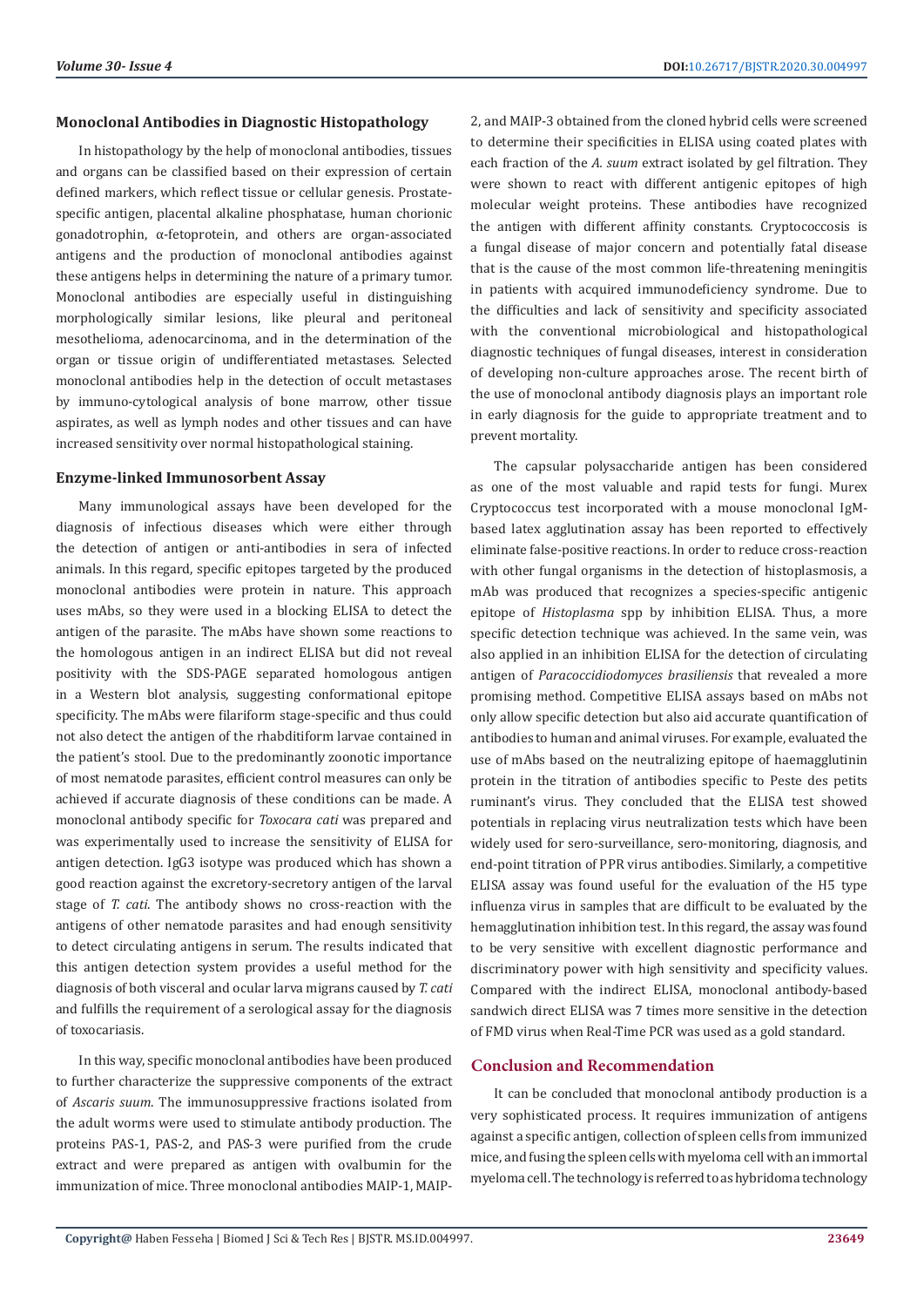which targets to produce a monoclonal antibody against a specific epitope of antigen as opposed to a polyclonal antibody which is specific to multiple epitopes in an antigen. Monoclonal antibodies have been utilized for diagnostic applications like western blotting, immunohistochemistry, and ELISA. In conclusion, the technology is not widely used in Ethiopia, training with this regard should be intensified. Moreover, it should be used for different diagnostic and therapeutic purposes in our country.

#### **References**

- 1. [Akiyoshi, Kawamura \(1983\) Immunofluorescence in medical science:](https://www.worldcat.org/title/immunofluorescence-in-medical-science-with-28-tab/oclc/643714056)  [with 28 tab. In Akiyoshi, Kawamura \(Eds.\), Springer ua.](https://www.worldcat.org/title/immunofluorescence-in-medical-science-with-28-tab/oclc/643714056)
- 2. [Andama AO, den Boon S, Meya D, Cattamanchi A, Worodria W \(2013\)](https://europepmc.org/article/pmc/pmc3779784)  [Prevalence and outcomes of cryptococcal antigenemia in HIV](https://europepmc.org/article/pmc/pmc3779784)[seropositive patients hospitalized for suspected tuberculosis in Uganda.](https://europepmc.org/article/pmc/pmc3779784)  [Journal of Acquired Immune Deficiency Syndrome 63\(2\): 189-194.](https://europepmc.org/article/pmc/pmc3779784)
- 3. [Baxter, David \(2007\) Active and passive immunity, vaccine types,](https://academic.oup.com/occmed/article/57/8/552/1474357)  [excipients, and licensing. Occupational Medicine 57\(8\): 552-556.](https://academic.oup.com/occmed/article/57/8/552/1474357)
- 4. [Buss NAPS, Henderson SJ, McFarlane M, Shenton JM, De Haan L \(2012\)](https://www.sciencedirect.com/science/article/abs/pii/S1471489212001488)  [Monoclonal antibody therapeutics: History and future. Current Opinion](https://www.sciencedirect.com/science/article/abs/pii/S1471489212001488)  [in Pharmacology 12\(5\): 615-622.](https://www.sciencedirect.com/science/article/abs/pii/S1471489212001488)
- 5. [Chowdhury N, Sood NK, Lal S, Gupta K, Singla LD \(2013\) Development](https://www.hindawi.com/journals/tswj/2013/162538/)  [of some larval nematodes in experimental and natural animal hosts: An](https://www.hindawi.com/journals/tswj/2013/162538/)  [insight into development of pathological lesions vis-a-vis host-parasite](https://www.hindawi.com/journals/tswj/2013/162538/)  [interactions. The Scientific World Journal Article ID 162538, 8 pages.](https://www.hindawi.com/journals/tswj/2013/162538/)
- 6. [Deb R, Chakraborty S, Veeregowda B, Verma AK, Tiwari R \(2013\)](https://www.scirp.org/journal/paperinformation.aspx?paperid=30620)  [Monoclonal antibody and its use in the diagnosis of livestock diseases.](https://www.scirp.org/journal/paperinformation.aspx?paperid=30620)  [Special Issue in Antibody Research 4\(4A\): 50-62.](https://www.scirp.org/journal/paperinformation.aspx?paperid=30620)
- 7. [Franke WW, Schmid E, Osborn M, Weber K \(1978\) Different intermediate](https://www.jstor.org/stable/69053)[sized filaments distinguished by immunofluorescence microscopy.](https://www.jstor.org/stable/69053)  [Proceedings of the National Academy of Sciences of the United States of](https://www.jstor.org/stable/69053)  [America 75\(10\): 5034-5038.](https://www.jstor.org/stable/69053)
- 8. [Fritschy J, Härtig W \(2001\) Immunofluorescence. ELS.](https://onlinelibrary.wiley.com/doi/abs/10.1038/npg.els.0001174)
- 9. [Ghosh S, Ansar W \(2013\) Monoclonal Antibodies: A tool in clinical](https://journals.sagepub.com/doi/full/10.4137/IJCM.S11968)  [research. Indian Journal of Clinical Medicine 4: 9-21.](https://journals.sagepub.com/doi/full/10.4137/IJCM.S11968)
- 10. [Gomez BL, Figueroa JI, Hamilton AJ, Diez S, Rojas M \(1999\) Detection](https://jcm.asm.org/content/37/3/675/figures-only)  [of the 70-kilodalton Histoplasma capsulatum antigen in serum of](https://jcm.asm.org/content/37/3/675/figures-only)  [histoplasmosis patients: Correlation between antigenemia and therapy](https://jcm.asm.org/content/37/3/675/figures-only)  [during follow-up. Journal of Clinical Microbiology 37\(3\): 675-680](https://jcm.asm.org/content/37/3/675/figures-only)
- 11. [Gomez BL, Figueroa JI, Hamilton AJ, Diez S, Rojas M \(1998\) Antigenemia](https://jcm.asm.org/content/36/11/3309)  [in patients with paracoccidioidomycosis: Detection of the 87-kilodalton](https://jcm.asm.org/content/36/11/3309)  [determinant during and after antifungal therapy. Journal of Clinical](https://jcm.asm.org/content/36/11/3309)  [Microbiology 36 \(11\): 3309-3316.](https://jcm.asm.org/content/36/11/3309)
- 12. [Gupta SK, Singla LD \(2012\) Diagnostic trends in parasitic diseases of](https://www.researchgate.net/publication/261361467_Diagnostic_trends_in_parasitic_diseases_of_animals)  [animals. In: Veterinary Diagnostics: Current Trends \(Gupta RP, Garg SR,](https://www.researchgate.net/publication/261361467_Diagnostic_trends_in_parasitic_diseases_of_animals)  [Nehra V, Lather D, editors\), Satish Serial Publishing House, Delhi, India,](https://www.researchgate.net/publication/261361467_Diagnostic_trends_in_parasitic_diseases_of_animals)  [pp. 81-112.](https://www.researchgate.net/publication/261361467_Diagnostic_trends_in_parasitic_diseases_of_animals)
- 13. Hau J, Van Hoosier GL (2003) Animal research ethics. In Olsson IAS, Robinson P, Pritchett K, Sandoe P (Eds.), Handbook of laboratory animal science. Boca Raton: CRC Press pp. 13-31.
- 14. [https://en.wikipedia.org/wiki/Hybridoma\\_technology](https://en.wikipedia.org/wiki/Hybridoma_technology;accessed_in_June_(2018))
- 15. [https://en.wikipedia.org/wiki/Monoclonal\\_antibody](https://en.wikipedia.org/wiki/Monoclonal_antibody:Accessed_in,_June_(2018))
- 16. [https://microbeonline.com/westernblottechnique%20principle%20](https://microbeonline.com/westernblottechnique%20principle%20procedures%20advantage%20and%20disadvantages/):%20Accessed%20on%20June%20%20(2018)) [procedures%20advantage%20and%20disadvantages/\):%20](https://microbeonline.com/westernblottechnique%20principle%20procedures%20advantage%20and%20disadvantages/):%20Accessed%20on%20June%20%20(2018)) [Accessed%20on%20June%20](https://microbeonline.com/westernblottechnique%20principle%20procedures%20advantage%20and%20disadvantages/):%20Accessed%20on%20June%20%20(2018))
- 17.(2018) https://www.biotecharticles.com/Others-Article/Hybridoma-Technology-A-Biotechnology-Technique-378.html.
- 18.(2018) https://www.novusbio.com/blocking-non-specific-binding.
- 19. Hubrecht R, Kirkwood J (2010) Implementing the three Rs in research using animals. In Richmond J (Eds.), UFAW handbook on the care and management of laboratory animals. Blackwell publishing, London 2: 23- 37.
- 20. Janeway CA Jr, Travers P, Walport M, Shlomchik MJ (2001) Immunobiology (5th edn.), Garland Publishing, USA ISBN 0-8153-3642-X.
- 21. [Kiska DL, Orkiszewski DR, Howell D, Gilligan PH \(1994\) Evaluation of](https://europepmc.org/article/pmc/pmc270476) [new monoclonal antibody-based latex agglutination test for detection of](https://europepmc.org/article/pmc/pmc270476) [cryptococcal polysaccharide antigen in serum and cerebrospinal fluid.](https://europepmc.org/article/pmc/pmc270476) [Journal of Clinical Microbiology 32\(9\): 2309-2311.](https://europepmc.org/article/pmc/pmc270476)
- 22. [Lazzarotto T, Maine GT, Dal Monte P, Ripalti A, Landini MP \(1997\) A](https://www.researchgate.net/publication/14204143_A_novel_Western_blot_test_containing_both_viral_and_recombinant_proteins_for_anticytomegalovirus_immunoglobulin_M_detection) [novel western blot test containing both viral and recombinant proteins](https://www.researchgate.net/publication/14204143_A_novel_Western_blot_test_containing_both_viral_and_recombinant_proteins_for_anticytomegalovirus_immunoglobulin_M_detection) [for anticytomegalovirus immunoglobulin M detection. Journal of Clinical](https://www.researchgate.net/publication/14204143_A_novel_Western_blot_test_containing_both_viral_and_recombinant_proteins_for_anticytomegalovirus_immunoglobulin_M_detection) [Microbiology 35\(2\): 393-397.](https://www.researchgate.net/publication/14204143_A_novel_Western_blot_test_containing_both_viral_and_recombinant_proteins_for_anticytomegalovirus_immunoglobulin_M_detection)
- 23. Mandrell RE, Griffiss JM, Macher BA (1988) Lipooligosaccharides (LOS) of Neisseria gonorrhoeae and Neisseria meningitidis have components that are immunochemically similar to precursors of human blood group antigens. Carbohydrate sequence specificity of the mouse monoclonal antibodies that recognize crossreacting antigens on LOS and human erythrocytes. Journal of Experimental Medicine 168(1): 107-126.
- 24. [Marra NM, Chiuso Minicucci F, Machado GC, Zorzella Pezavento SFG,](https://www.scielo.br/scielo.php?script=sci_arttext&pid=S0074-02762010000100008) [França TGD \(2010\) Faecal examination and PCR to detect Strongyloides](https://www.scielo.br/scielo.php?script=sci_arttext&pid=S0074-02762010000100008) [venezuelensis in experimentally infected Lewis rats. Memoriaz Instituto](https://www.scielo.br/scielo.php?script=sci_arttext&pid=S0074-02762010000100008) [Oswaldo Cruz 105\(1\): 57-61.](https://www.scielo.br/scielo.php?script=sci_arttext&pid=S0074-02762010000100008)
- 25. [Moreno A, Lelli D, Brocchi E, Sozzi E, Vinco LJ \(2013\) Monoclonal](https://www.sciencedirect.com/science/article/abs/pii/S0166093412003862) [antibody-based ELISA for detection of antibodies against H5 avian](https://www.sciencedirect.com/science/article/abs/pii/S0166093412003862) [influenza viruses. Journal of Virological Methods 187\(2\): 424-430.](https://www.sciencedirect.com/science/article/abs/pii/S0166093412003862)
- 26. [Morioka K, Fukai K, Sakamoto K, Yoshida K, Kanno T \(2014\) Evaluation](https://journals.plos.org/plosone/article?id=10.1371/journal.pone.0094143) [of Monoclonal Antibody-Based Sandwich Direct ELISA \(MSD-ELISA\)](https://journals.plos.org/plosone/article?id=10.1371/journal.pone.0094143) [for Antigen Detection of Foot-and-Mouth Disease Virus Using Clinical](https://journals.plos.org/plosone/article?id=10.1371/journal.pone.0094143) [Samples. PLoS One 9\(4\): e94143.](https://journals.plos.org/plosone/article?id=10.1371/journal.pone.0094143)
- 27. [Nelson PN, Reynolds GM, Waldron EE, Ward E, Giannopoulos K \(2000\)](https://www.researchgate.net/publication/246141656_Demystified_Monoclonal_antibodies) [Demystified Monoclonal antibodies. Molecular pathology: MP 53\(3\):](https://www.researchgate.net/publication/246141656_Demystified_Monoclonal_antibodies) [111-117.](https://www.researchgate.net/publication/246141656_Demystified_Monoclonal_antibodies)
- 28. [Oshiro TM, Rafael A, Enobe CS, Fernandes I, Macedo Soares MF](https://www.scielo.br/scielo.php?pid=S0100-879X2004000200009&script=sci_arttext&tlng=en) [\(2004\) Comparison of different monoclonal antibodies against](https://www.scielo.br/scielo.php?pid=S0100-879X2004000200009&script=sci_arttext&tlng=en) [immunosuppressive proteins of Ascaris sum. Brazilian Journal of](https://www.scielo.br/scielo.php?pid=S0100-879X2004000200009&script=sci_arttext&tlng=en) [Medical and Biological Research 37\(2\): 223-226.](https://www.scielo.br/scielo.php?pid=S0100-879X2004000200009&script=sci_arttext&tlng=en)
- 29. [Pal P, Dowd KA, Brien JD, Edeling MA, Gorlatov S \(2013\) Development of](https://journals.plos.org/plospathogens/article?id=10.1371/journal.ppat.1003312) [a Highly Protective Combination Monoclonal Antibody Therapy against](https://journals.plos.org/plospathogens/article?id=10.1371/journal.ppat.1003312) [Chikungunya Virus. PLoS Pathogens 9\(4\): e1003312](https://journals.plos.org/plospathogens/article?id=10.1371/journal.ppat.1003312)
- 30. [Pandey S \(2010\) Hybridoma technology for production of monoclonal](https://www.sinobiological.com/resource/antibody-technical/hybridoma-technology) [antibodies. International Journal of Pharmaceutical Sciences Review](https://www.sinobiological.com/resource/antibody-technical/hybridoma-technology) [and Research 1\(2\): 88-94.](https://www.sinobiological.com/resource/antibody-technical/hybridoma-technology)
- 31. Rhoades RA, Pflanzer RG (2002) Human Physiology. In Rhoades RA, Pflanzer RG (Eds.), (4<sup>th</sup> ed.), Thomson Learning. pp. 584.
- 32. [Singh RP, Sreenivasa BP, Dhar P, Shah LC, Bandvopadhyay SK \(2004\)](http://europepmc.org/article/med/14738776) [Development of a monoclonal antibody-based competitive-ELISA for](http://europepmc.org/article/med/14738776) [detection and titration of antibodies to peste des petits ruminants \(PPR\)](http://europepmc.org/article/med/14738776) [virus. Veterinary Microbiology 98\(1\): 3-15.](http://europepmc.org/article/med/14738776)
- 33. [Smith BT \(2012\) Introduction to Diagnostic and Therapeutic. University](https://pharmacyce.unm.edu/nuclear_program/freelessonfiles/vol17lesson1.pdf) [of New Mexico Health Science Center 17\(0039\): 1-34.](https://pharmacyce.unm.edu/nuclear_program/freelessonfiles/vol17lesson1.pdf)
- 34. [Taweethavonsawat P, Chaicumpa W, Chaisri U, ChuenbalU, Sakolvaree](https://www.researchgate.net/publication/7291126_Specific_monoclonal_antibodies_to_Strongyloides_stercoralis_A_potential_diagnostic_reagent_for_strongyloidiasis) [Y \(2002\) Specific monoclonal antibodies to Strongyloides stercoralis: A](https://www.researchgate.net/publication/7291126_Specific_monoclonal_antibodies_to_Strongyloides_stercoralis_A_potential_diagnostic_reagent_for_strongyloidiasis) [potential diagnostic reagent for strongyloidiasis. Asian Pacific Journal of](https://www.researchgate.net/publication/7291126_Specific_monoclonal_antibodies_to_Strongyloides_stercoralis_A_potential_diagnostic_reagent_for_strongyloidiasis) [Allergy and Immunology 20\(4\): 247-256.](https://www.researchgate.net/publication/7291126_Specific_monoclonal_antibodies_to_Strongyloides_stercoralis_A_potential_diagnostic_reagent_for_strongyloidiasis)
- 35. [Wang Honggang, Lee Eun Woo, Cai Xiaokun, Ni Zhanglin, Zhou Lin](https://pubs.acs.org/doi/10.1021/bi801644v) [\(2008\) Membrane Topology of the Human Breast Cancer Resistance](https://pubs.acs.org/doi/10.1021/bi801644v) [Protein \(BCRP/ABCG2\) Determined by Epitope Insertion and](https://pubs.acs.org/doi/10.1021/bi801644v) [Immunofluorescence. Biochemistry 47\(52\): 13778-13787.](https://pubs.acs.org/doi/10.1021/bi801644v)